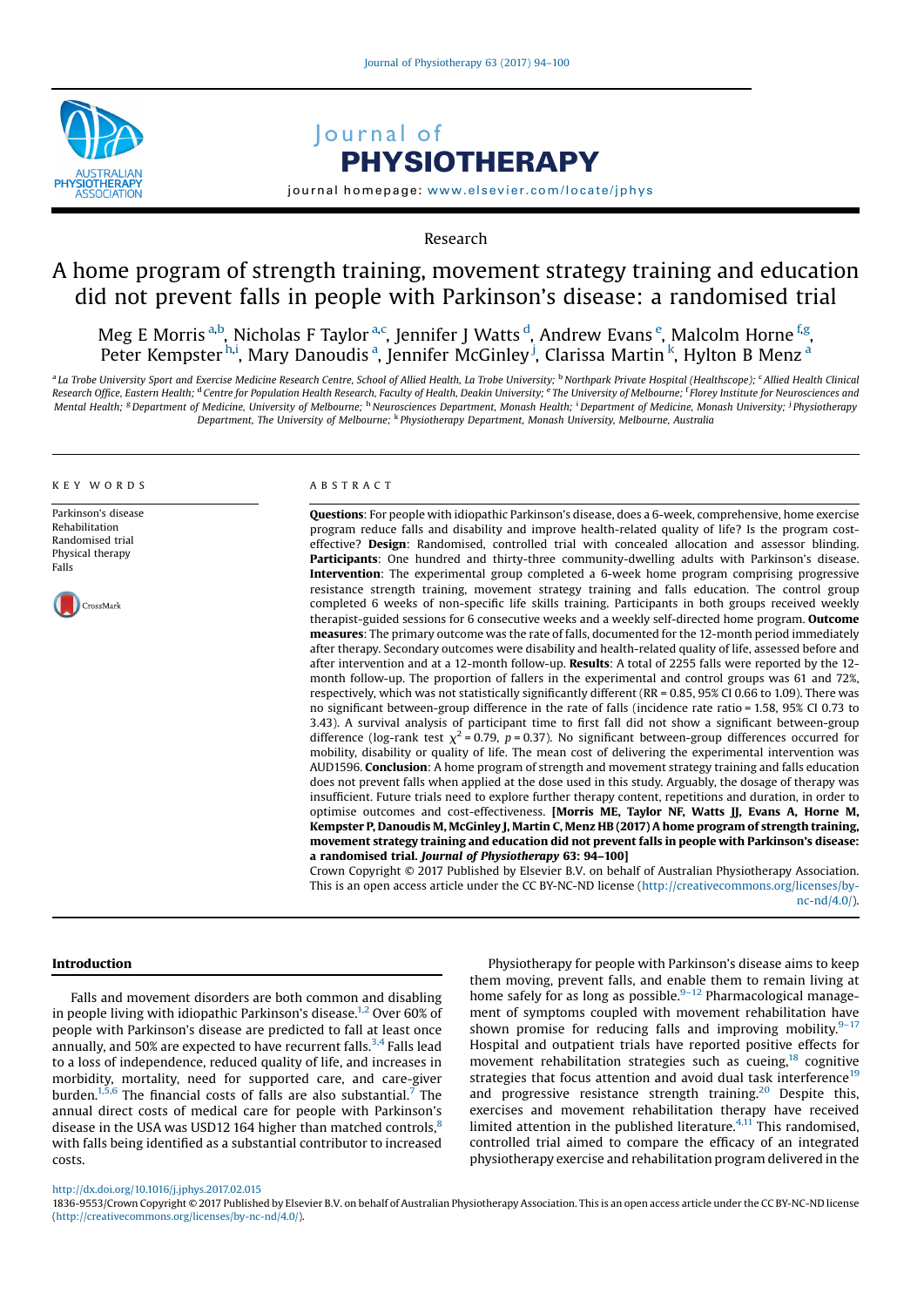home with a placebo control group that received a non-specific life skills home-based program. The exercise program consisted of movement strategy training based on studies by Morris and Iansek[,18,21](#page-6-0) progressive resistance strength training, and education on falls prevention and mobility. An integrated fall prevention program combining strengthening, cueing and education was provided, given the accumulating evidence for these interventions for Parkinson's disease.<sup>[11,18,19](#page-6-0)</sup> The program was home based, so that participants would not have to travel and would presumably feel comfortable in their own premises.

Therefore, the research questions for this randomised, controlled trial were:

- 1. For people with idiopathic Parkinson's disease, does a 6-week, comprehensive, home exercise program reduce falls and disability and improve health-related quality of life?
- 2. Is the program cost-effective?

### Method

#### Design

A randomised, controlled trial with concealed allocation, assessor blinding and intention-to-treat analysis was conducted in the Melbourne metropolitan region, Australia. A study protocol with more detailed eligibility criteria and intervention descriptions was previously published.<sup>22</sup> Blinded assessors who were registered physiotherapists performed all of the assessments.

#### Participants, therapists, centres

A total of 143 participants were assessed for eligibility and 133 were randomised into the study. Inclusion criteria were: idiopathic Parkinson's disease confirmed by a neurologist, modified Hoehn and Yahr (1967) stage  $\langle$  IV,<sup>[23](#page-6-0)</sup> Mini Mental State Examination score  $\geq 24^{24}$  $\geq 24^{24}$  $\geq 24^{24}$  and community dwelling. Exclusion criteria were: other health conditions that preclude safe participation in the exercise program, insufficient English to follow instructions, and unwillingness to be assessed and treated at home. Eligible participants were randomly allocated to either the experimental group or the control group. Randomisation was stratified according to referral source, and performed by an independent entity using a computerised random number generator.

## Intervention

#### Experimental group

The 6-week program included a weekly 60-minute individualised session delivered in the participant's home, supervised by a qualified and trained therapist who was guided by a physiotherapist. A physiotherapist also prescribed a weekly 60-minute unsupervised session via pre-printed, individualised worksheets that were explained to the participant by the treating therapist. Thus, the total dosage of therapy each week was 120 minutes for each of the 6 weeks.

People with Parkinson's disease are often very de-conditioned. Healthy adults typically receive up to 8 weeks of twice-weekly training to obtain strength gains. At the time of the trial design, 6 weeks of twice-weekly therapy was argued to be adequate for people with neurological impairments such as those with Parkinson's disease.<sup>[25,26](#page-6-0)</sup> A position statement by the American Heart Association advised that 6-week interventions increased strength and endurance in people with cardiovascular problems. $27$ The American College of Sports Medicine had similar advice with regards to progressive models of resistance training for healthy adults > 60 years of age. $^{28}$  Moreover, a 6-week home program was thought to be feasible for people with Parkinson's disease.

The experimental program comprised three individualised components: progressive resistance strength training, movement strategy training, and education about methods with which to prevent falls. When the allocated 60-minute session was insufficient to complete all activities, the strength-training component was prioritised. The unsupervised sessions repeated activities from the therapist-guided sessions, with modifications made for specific individual needs or safety. To evaluate adherence and compliance with the experimental intervention, each participant recorded the activities that were performed, as well as perceived exertion for each session (therapist-guided and unsupervised), on pre-printed forms. Participants were monitored for adverse events during the intervention and follow-up periods, and requested to report any muscle soreness or joint stiffness from previous sessions. If this occurred, they were also asked to report whether they required any health service due to the adverse event.

For the unsupervised sessions, participants received an information pack containing a booklet with illustrations and descriptions of exercises, and a Modified Rating of Perceived Exertion scale.<sup>[29](#page-6-0)</sup> They also received an exercise log book, a document with answers to frequently asked questions on strength training, a booklet of falls prevention, $30$  and a standard help sheet from Parkinson's Victoria, listing support and resources.

## Progressive resistance strength training

The strength-training component of the experimental intervention focused on the major muscle groups that are essential for functional gait and balance (quadriceps, glutei, hip abductors, hamstrings, gastrocnemius, soleus and trunk muscles). Strength training of these muscles was incorporated within step-ups, heel raises, sit-to-stand movements, standing hip abduction exercises, and trunk extension and rotation exercises. The American College of Sports Medicine guidelines were used to develop the training protocols, to ensure that the training stimulus and progression of resistance were optimal. $28,31,32$  At each session, the participant aimed to complete at least three different exercises, each performed for two sets of eight to 12 repetitions, with a 2-minute rest between sets. Participants were able to progressively increase resistance by using a weighted vest, a resistance band, weights, or by altering their starting positions. The therapists trained the participants to perform exercises safely and with correct form, and assisted them in using the Modified Rating of Perceived Exertion scale.[29](#page-6-0)

#### Movement strategy training

The movement strategy training component of the experimental intervention was derived from previously established techniques for people with Parkinson's disease.<sup>21,32</sup> These included the use of visual, auditory, cognitive or proprioceptive cues and attentional strategies to facilitate the ability of participants to initiate and execute daily activities. Visual cues included the use of white markers on the floor to step over, as well as written instructions. Auditory cues included metronome cues and rhythmical cues from music. The activities selected for movement strategy training and their rate of progression were based on individual abilities, needs, the home environment, and caregiver support. The daily activities included: standing up and sitting down; moving from chair to chair; standing and reaching; walking; walking whilst carrying objects; turning; and bed mobility.

#### Falls education

The falls education component of the experimental intervention was based on a booklet published by the Commonwealth of Australia entitled Don't Fall for It! Falls Can Be Prevented.<sup>[30](#page-6-0)</sup> The booklet is a guide for the prevention of falls in older people, and contains information and advice on aspects of falls and safety. Topics include: risk factors, keeping mobile, medication, vision, safety in the home, and feet and footwear. Each session of the experimental intervention reflected the booklet content, with particular emphasis put on material relevant to the individual.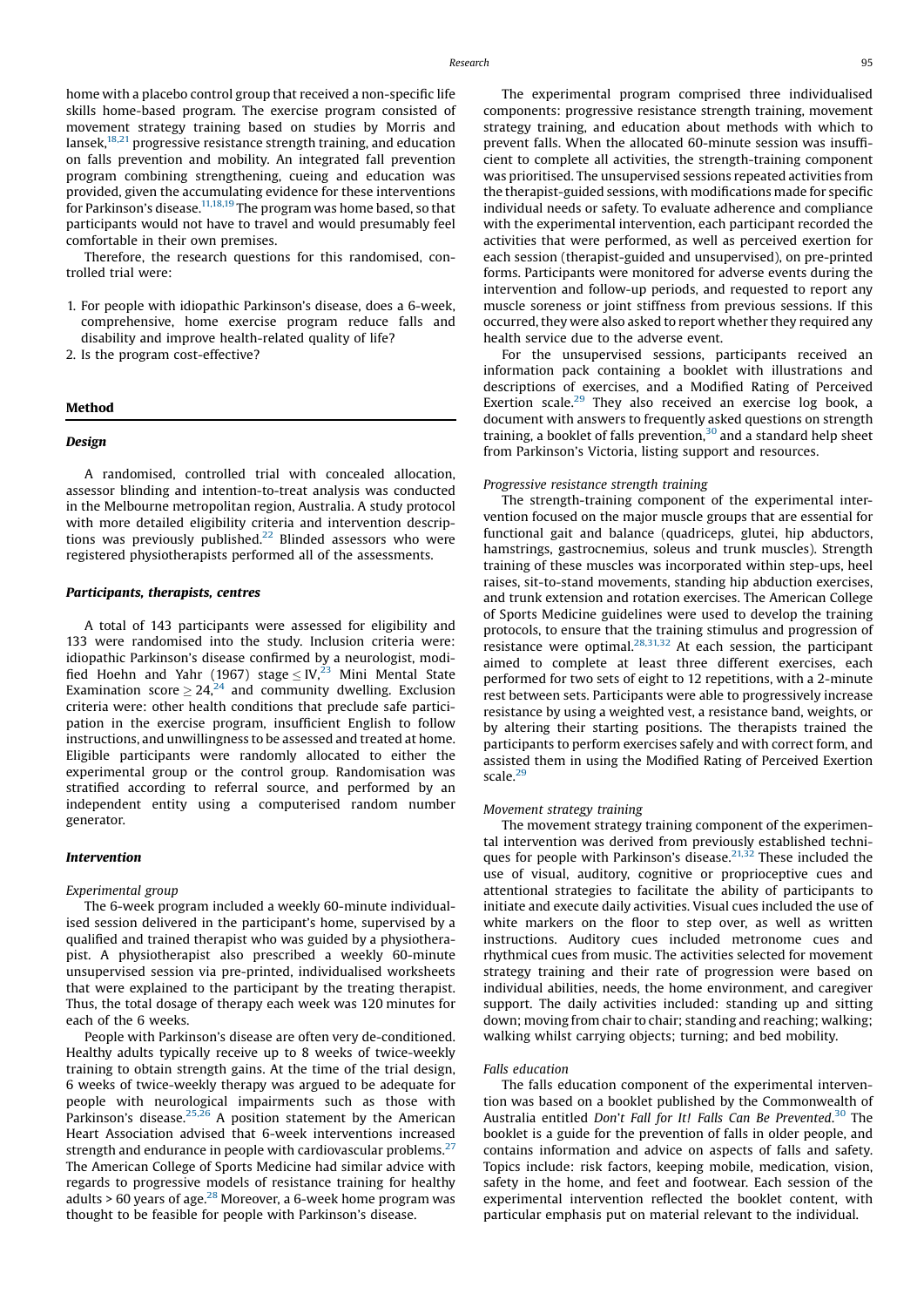## Control group

The control group received a placebo intervention, which was a life skills program of equal length to the experimental intervention, and was delivered by trained allied health professionals, including occupational therapists, physiotherapists and speech pathologists. Weekly therapist contact times and self-directed homework sessions were of comparable length to the experimental group and consisted of guided education and discussion sessions on topics of interest that were selected by participants from a predefined syllabus. Available topics included relaxation, energy conservation, fatigue management, voice, communication, swallowing, diet, travel advice, and memory skills. None of the topics contained content related to physical activity, exercise, walking, or falls risk education. Participants in the control group were also provided with the standard help sheet from Parkinson's Victoria, and for ethical considerations, a generic falls information sheet.

#### Outcome measures

#### Primary outcome

The primary outcome measure was falls, defined as an unexpected event in which the participant comes to rest on the ground, floor or lower level. $33$  All falls were monitored from the initial pre-intervention assessment until the follow-up assessment 12 months after the intervention, via monthly falls calendars returned via pre-paid mail. Each participant was required to record any falls incidents by marking the date on the calendar and indicating whether the fall was injurious (defined as any fall that required medical attention or healthcare utilisation). Telephone calls were made to remind participants to return their calendars and to investigate any injurious falls. Each injurious fall was followed up using a questionnaire to examine self-reported healthcare utilisation and out-of-pocket expenses.

#### Secondary outcomes

The secondary outcome measures were changes in motor disability and quality of life from the pre-intervention assessment to the post-intervention and 12-month follow-up assessments. Motor disability was scored using section III of the Movement Disorder Society Unified Parkinson's Disease Rating Scale (MDS-UPDRS).[34](#page-6-0) The disease-specific Parkinson's Disease Questionnaire  $($ PDO-39 $)$ <sup>[35](#page-6-0)</sup> was used to score quality of life, and the generic EuroQol-5D (EQ-5D-3L)<sup>[36](#page-6-0)</sup> allowed quality of life comparisons with non-Parkinson's disease populations.<sup>[37](#page-6-0)</sup> The EO-5D-3L was converted to a single utility index using the UK adult weights.<sup>38</sup> which were based on the time trade-off method.

#### Economic evaluation

To determine the cost of the experimental intervention, the direct cost of implementing the experimental program was calculated, including the cost of travel, home visits, therapist training and equipment. The economic analysis assumed that the control group was a placebo intervention; therefore, no program delivery costs were attributed to the control group. A health system perspective was assumed, with the following outcomes of interest: number of falls prevented, injurious falls, and health-related quality of life.

Intention-to-treat analysis was undertaken. Costs were reported as 2016 Australian dollars (AUD), and unit costs from 2012 were inflated using the Australian Bureau of Statistics health inflation index. The questionnaire administered following an injurious fall included detail about medical, medical ancillary, diagnostic, and hospitalisation costs associated with falling events during the 12-month follow-up period. It was assumed that each person reporting an injurious fall would have a minimum of one visit to a general practitioner. Hospital activity costs were obtained from the National Hospital Cost Data Collection for 2012/2013. These included admitted same-day (average cost of a same-day admission), admitted overnight (average cost of an overnight admission), non-admitted emergency department, and sub-acute

care. Unit costs for non-hospital services were based on the health service costs for fractures reported by Watts et al in the recent Osteoporosis Burden of Disease report.[39](#page-6-0)

## Data analysis

The primary outcome was analysed in several ways: the number of fallers during follow-up, the number of multiple fallers during follow-up, falls rate during follow-up, and time to first fall. A negative binomial regression model was used to compare the number of falls and the falls rate per person per year in the two groups, as this approach adjusts for varying durations of follow-up. Injurious falls were analysed using the same methods. Secondary outcome variables were compared between groups using analysis of covariance, with baseline scores and intervention group entered as independent variables.

#### Results

#### Flow of participants through the study

Of the 143 potential participants screened for eligibility,10 were excluded and 133 were randomised [\(Figure 1](#page-3-0)). One patient in the experimental group and five in the control group did not receive interventions. The numbers who attended the 12-month assessment for testing of secondary outcomes were similar between groups, with 55 in the experimental group and 53 in the control group.

Baseline characteristics are reported in Table 1 and the groups appear to be well matched. The mean age of the 80 men and 53 women was 70.6 years (range 46 to 86). The majority of participants (66%) had mild Parkinson's disease, with a modified Hoehn and Yahr stage between I and II; 29% had moderate disease severity (stage III) and 5.3% severe disability (stage IV). More than half of the participants reported having had a fall in the previous 12 months. Freezing of gait was self-reported by 35% of the sample at baseline (taken from response to freezing of gait question of the UPDRS part II). All participants in the control group and all except three participants in the experimental group were taking medications specific to Parkinson's disease.

#### Falls during the 12-month follow-up

A total of 124 participants returned fall calendars after the intervention period: 64 in the experimental group and 60 from the control group. [Table 2](#page-4-0) summarises the data on fall rates. There

## Table 1

Baseline characteristics of participants.

| Characteristic                                | All<br>$(n = 133)$                        | Exp<br>$(n=67)$ | Con<br>$(n = 66)$ |  |  |  |  |
|-----------------------------------------------|-------------------------------------------|-----------------|-------------------|--|--|--|--|
| Age $(yr)$ , mean $(SD)$                      | 71(9)                                     | 71(8)           | 71(10)            |  |  |  |  |
| Gender $(M:F)$ , n $(\%)$                     | 80:53 (60:40) 45:22 (67:33) 35:31 (53:47) |                 |                   |  |  |  |  |
| MMSE $(0 \text{ to } 30)$ , mean $(SD)$       | 28.3 (1.6)                                | 28.3(1.5)       | 28.3(1.8)         |  |  |  |  |
| HY stage $(1 \text{ to } 4)$ , median $(IQR)$ | 2(2 to 3)                                 | 2(2 to 3)       | 2(2 to 3)         |  |  |  |  |
| HY stage $(1 \text{ to } 4)$ , n $(\%)$       |                                           |                 |                   |  |  |  |  |
| 1                                             | 13 (10)                                   | 7(10)           | 6(9)              |  |  |  |  |
| 2                                             | 73 (55)                                   | 40 (60)         | 33 (50)           |  |  |  |  |
| 3                                             | 38 (29)                                   | 16(24)          | 22(33)            |  |  |  |  |
| $\overline{4}$                                | 7(5)                                      | 4(6)            | 3(5)              |  |  |  |  |
| Freezing of gait (Y/N), n $(\%)^a$            | 46 (35)                                   | 25 (37)         | 21 (32)           |  |  |  |  |
| Fallen in last year, n (%)                    | 73 (55)                                   | 38 (57)         | 35(53)            |  |  |  |  |
| No PD medication, n (%)                       | 3(2)                                      | 3(4)            | 0(0)              |  |  |  |  |
| Levodopa only, $n$ $(\%)$                     | 68 (51)                                   | 32 (48)         | 36(55)            |  |  |  |  |
| Combination therapy, n (%)                    | 58 (44)                                   | 32(48)          | 26(39)            |  |  |  |  |
| Non-levodopa, n (%)                           | 1(1)                                      | 0(0)            | 1(2)              |  |  |  |  |
| $>$ 4 prescription medications, n $(\%)$      | 80 (60)                                   | 40(60)          | 40 (61)           |  |  |  |  |
| Psychotropic medications, n (%)               | 59 (44)                                   | 28 (42)         | 31 (47)           |  |  |  |  |

Con = control group, Exp = experimental group, F = female, HY = Modified Hoehn & Yahr scale, M = male, MMSE = Mini Mental State Exam, N = no, Y = yes, PD = Parkinson's disease.

<sup>a</sup> Taken from question 2.13 of Movement Disorders Society Unified Parkinson's Disease Rating Scale.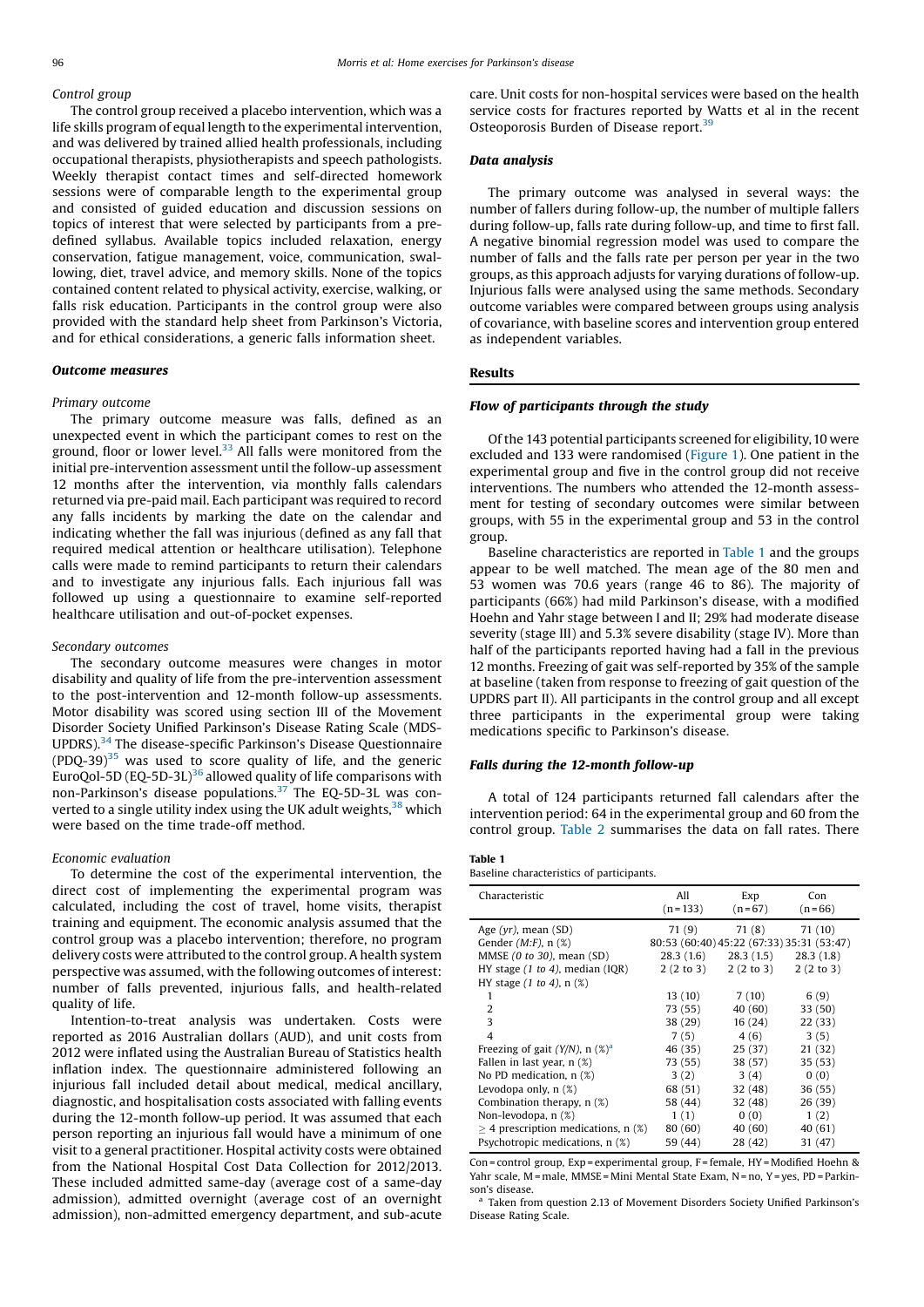Research 97 and 2012 12:00 the contract of the contract of the contract of the contract of the contract of the contract of the contract of the contract of the contract of the contract of the contract of the contract of the

<span id="page-3-0"></span>

Figure 1. Design and flow of participants through the trial.

<sup>a</sup>Motor disability was measured with the Movement Disorders Society Unified Parkinson's Disease Rating Scale and quality of life was measured with the EuroQol-5D questionnaire and the Parkinson's Disease Questionnaire-39.

MMSE = Mini Mental State Examination, PD = Parkinson's disease.

were 2255 falls reported over the 12-month follow-up period: 1401 in the experimental group and 854 in the control group. In the experimental group, five participants reported > 100 falls over this period (range 176 to 275), compared with one participant in the control group, who reported 207 falls. There was no significant between-group difference in the rate of falls (incidence rate ratio  $[IRR] = 1.58, 95% CI 0.73 to 3.43$ . In the experimental group, 25 people did not fall and, in the control group, 17 did not fall.

There were 31 injurious falls. These were defined as a fall resulting in attendance to a health service, and were reported by 24 participants. There were eight injurious falls in the control group reported by eight participants and 23 injurious falls in the experimental group experienced by 16 participants. One participant in the experimental group reported five separate injurious falls. Detailed information was available from 22 participants for 27 of the injurious falls. Nine injurious falls resulted in a visit to a hospital, of which six then required at least a one-night stay in hospital. Seventeen participants consulted a general medical practitioner on 21 occasions following a fall. Three participants had a fracture due to a fall during the follow-up period: two from the experimental group and one from the control group. The affected sites included vertebrae, hip and ankle. The mean health service cost of an injurious fall was AUD1995 (SD 4097) and the median cost was AUD83. Amongst those who experienced an injurious fall, the mean cost of the injurious fall was lower in the experimental group compared with the control group; this difference was not significantly different (MD AUD3055, 95% CI –244 to 6355).

A survival analysis of participant time to first fall did not show any significant difference between the experimental and control groups (log-rank test  $\chi^2$  = 0.79, p = 0.37) [\(Figure 2\)](#page-4-0).

## Changes in disability and health-related quality of life

Post-intervention measures of disability, as measured by the MDS-UPDRS (part I, II and III), and health-related quality of life (PDQ39, EuroQol VAS and EQ-5D-3L index score) are presented in [Table 3](#page-4-0). There were no significant between-group differences for the secondary outcome measures at the 12-month follow-up.

#### Economic analysis

The mean cost of delivering the intervention to participants in the experimental group was AUD1596 per person. The intentionto-treat analysis assumed that everyone completed the 6-week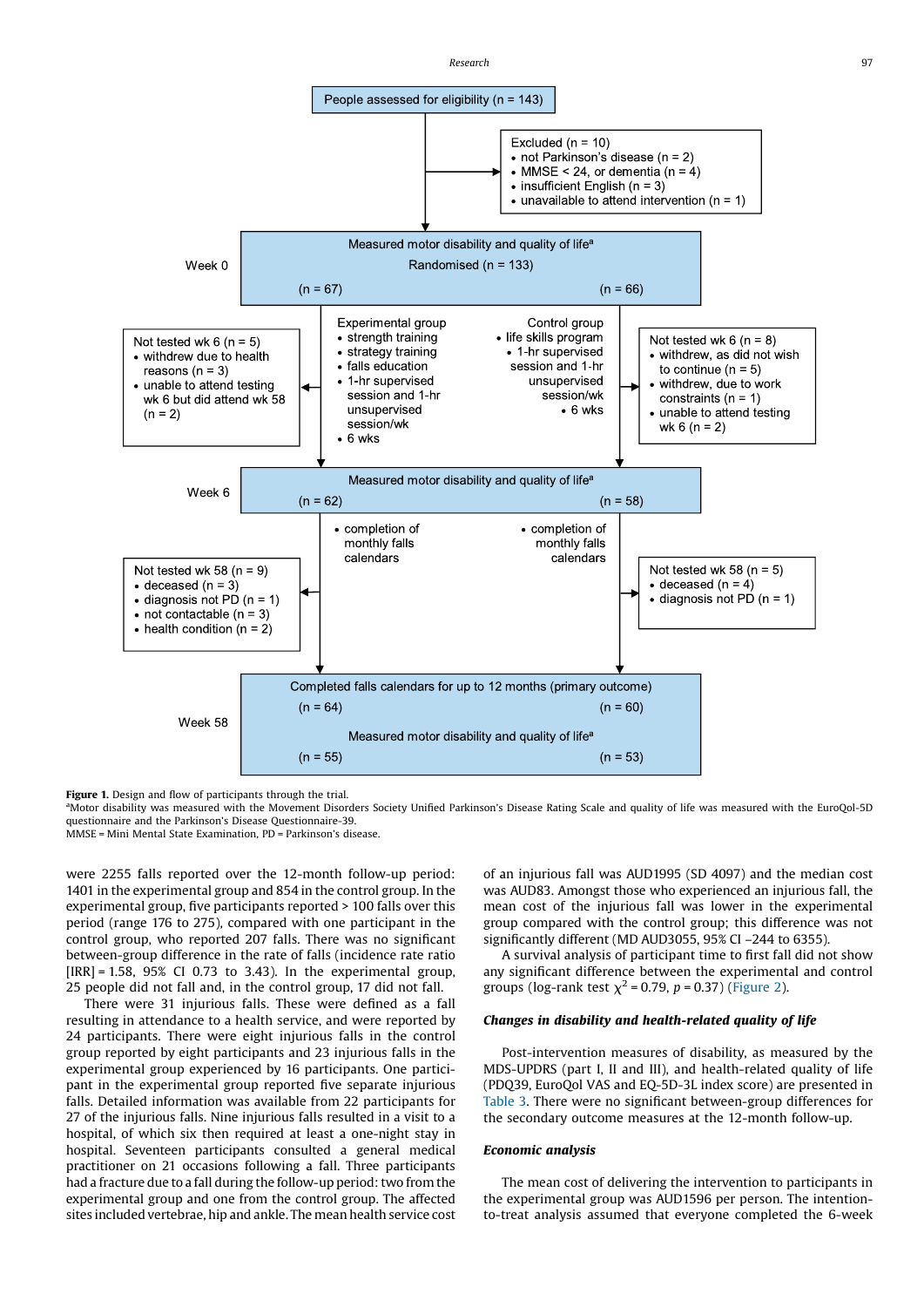## <span id="page-4-0"></span>Table 2

Number of falls and fallers in each group, and ratio of falls risk (95% CI) between groups.

| Outcome measures        | Exp<br>$(n=64)$ | Con<br>$(n=60)$ | Ratio of falls risk<br>(95% CI) |
|-------------------------|-----------------|-----------------|---------------------------------|
| All falls               |                 |                 |                                 |
| number of falls         |                 |                 | 1.58 (0.73 to 3.43) $a$         |
| total                   | 1401            | 854             |                                 |
| median (range)          | 1 (0 to 275)    | 1(0 to 207)     |                                 |
| fallers, $n$ $(\%)$     | 39(60.9)        | 43 (71.7)       | 0.85 (0.66 to 1.09) $^{\rm b}$  |
| multiple fallers, n (%) | 30(46.9)        | 28 (46.7)       | 1.00 (0.68 to 1.45) $^{\rm b}$  |
| Injurious falls         |                 |                 |                                 |
| number of falls         |                 |                 | 0.87 (0.24 to 3.10) $^{\rm a}$  |
| total                   | 23              | 8               |                                 |
| median (range)          | 0(0 to 5)       | 0(0 to 1)       |                                 |
| fallers, $n$ $(\%)$     | 16 (23.9)       | 8(12.1)         | 1.97 (0.91 to 4.29) $^{\rm b}$  |
| multiple fallers, n (%) | 4(6.0)          | 0(0)            | 8.87 (0.49 to 161.52) b         |

<sup>a</sup> Incidence rate ratio.

**b** Relative risk.

program. The analysis included the costs of equipment, the training physiotherapists, travel, and treatment time in the home environment. The control group received placebo usual care; therefore, no program delivery costs were attributed to the control group. As there was no significant difference in outcomes between the experimental and control groups, an incremental costeffectiveness ratio was not determined.

#### Compliance with the interventions

Regarding adherence, 66 participants in the experimental group and 61 in the control group attended one or more sessions. Adherence to the unsupervised sessions was high, with 62 of experimental group and 51 of control group participants receiving 5 to 6 weeks of therapy. Four participants in the experimental group and five in the control group attended three or fewer sessions. No adverse events related to the intervention were reported in the trial.

#### Discussion

This randomised trial found that 66% of people with Parkinson's disease experienced one or more falls during the testing period. There were no significant differences between groups in falls rates during the 12-month follow-up period after therapy. Similarly, there was little difference between groups at the 12-month followup for disability or health-related quality of life.



Figure 2. Kaplan-Meier survival curve showing time to first fall.

In relation to falls, the null findings of this placebo-controlled, randomised trial agree with several recent large clinical trials of movement rehabilitation, exercise therapy or physiotherapy for people with mild to moderately severe Parkinson's disease. For example, an Australian trial with 231 participants by Canning et al found that community-dwelling people with Parkinson's disease who received a 6-month home exercise program that included progressive resistance strength training and falls education had similar falls rates to those who received usual care. $40$  Therapeutic exercises were performed for 40 to 60 minutes, three times a week, for 6 months. Likewise, a large cluster-randomised trial in the Netherlands with 699 participants reported similar falls rates and health outcomes in people with Parkinson's disease who received intensive community-based therapeutic exercises for 16 weeks compared to those who received standard care.<sup>15</sup> Goodwin et al conducted a pragmatic randomised trial in the UK, finding no difference in falls between those who received 10 weeks of therapy compared to usual care.[13](#page-6-0) Likewise, the UK trial by Ashburn et al, with 142 participants, did not show significant differences in falls rates for those who received 6 weeks of physiotherapy compared to usual care.[4](#page-6-0)A recent UK trial by Clarke et al reported that low-dose,

#### Table 3

Mean (SD) of groups and ANCOVA-adjusted mean difference (95% CI) between groups.

| Outcome                                                                         | Groups   |          |          |            |          | ANCOVA-adjusted mean<br>between-group difference (95% CI) |                            |
|---------------------------------------------------------------------------------|----------|----------|----------|------------|----------|-----------------------------------------------------------|----------------------------|
|                                                                                 | Week 0   |          | Week 6   |            | Week 58  |                                                           |                            |
|                                                                                 | Exp      | Con      | Exp      | Con        | Exp      | Con                                                       | Exp minus Con              |
|                                                                                 | $(n=67)$ | $(n=66)$ | $(n=62)$ | $(n = 58)$ | $(n=55)$ | $(n = 53)$                                                |                            |
| UPDRS Part I non-motor aspects of experiences of daily living                   |          |          |          |            |          |                                                           |                            |
| Questions 1.1 to 1.6 (0 to 16)                                                  | 3.66     | 3.89     | 2.59     | 2.32       | 3.01     | 2.57                                                      | 0.56                       |
|                                                                                 | (3.27)   | (3.84)   | (2.45)   | (2.56)     | (2.59)   | (3.31)                                                    | $(-0.30 \text{ to } 1.43)$ |
| Questions 1.7 to 1.13 (0 to 28)                                                 | 8.04     | 7.57     | 6.91     | 7.07       | 7.65     | 7.32                                                      | 0.45                       |
|                                                                                 | (4.51)   | (4.58)   | (4.12)   | (3.48)     | (4.47)   | (3.11)                                                    | $(-0.82 \text{ to } 1.72)$ |
| UPDRS Part II motor aspects of experiences of daily living $(0 \text{ to } 61)$ | 15       | 16       | 13       | 15         | 14       | 16                                                        |                            |
|                                                                                 | (9)      | (8)      | (8)      | (7)        | (9)      | (8)                                                       | $(-1 to 3)$                |
| UPDRS Part III motor examination (0 to 77)                                      | 35       | 36       | 28       | 30         | 28       | 33                                                        | $-2$                       |
|                                                                                 | (15)     | (15)     | (14)     | (13)       | (13)     | (15)                                                      | $(-7 \text{ to } 2)$       |
| UPDRS Part IV motor complications (0 to 24)                                     | 4.00     | 3.37     | 3.81     | 3.85       | 3.70     | 3.52                                                      | $-0.02$                    |
|                                                                                 | (4.23)   | (3.95)   | (4.51)   | (4.65)     | (4.33)   | (3.90)                                                    | $(-1.09 \text{ to } 1.05)$ |
| PDQ-39 Summary Score Index (0 to 100)                                           | 23       | 24       | 21       | 20         | 22       | 22                                                        |                            |
|                                                                                 | (14)     | (15)     | (14)     | (14)       | (13)     | (14)                                                      | $(-2 to 5)$                |
| EQ-5D Visual Analogue Scale (0 to 100)                                          | 73       | 72       | 68       | 76         | 72       | 71                                                        | $\Omega$                   |
|                                                                                 | (15)     | (16)     | (15)     | (12)       | (17)     | (14)                                                      | (–5 to 5)                  |
| EQ-5D Index Score (0 to 1)                                                      | 0.67     | 0.63     | 0.66     | 0.65       | 0.67     | 0.64                                                      | 0.01                       |
|                                                                                 | (0.27)   | (0.28)   | (0.29)   | (0.27)     | (0.25)   | (0.30)                                                    | $(-0.08 \text{ to } 0.11)$ |

ANCOVA = analysis of covariance, Con = control group, EQ-5D = EuroQol 5D, Exp = experimental group, PDQ-39 = Parkinson's Disease Questionnaire, UPDRS = Unified Parkinson's Disease Rating Scale.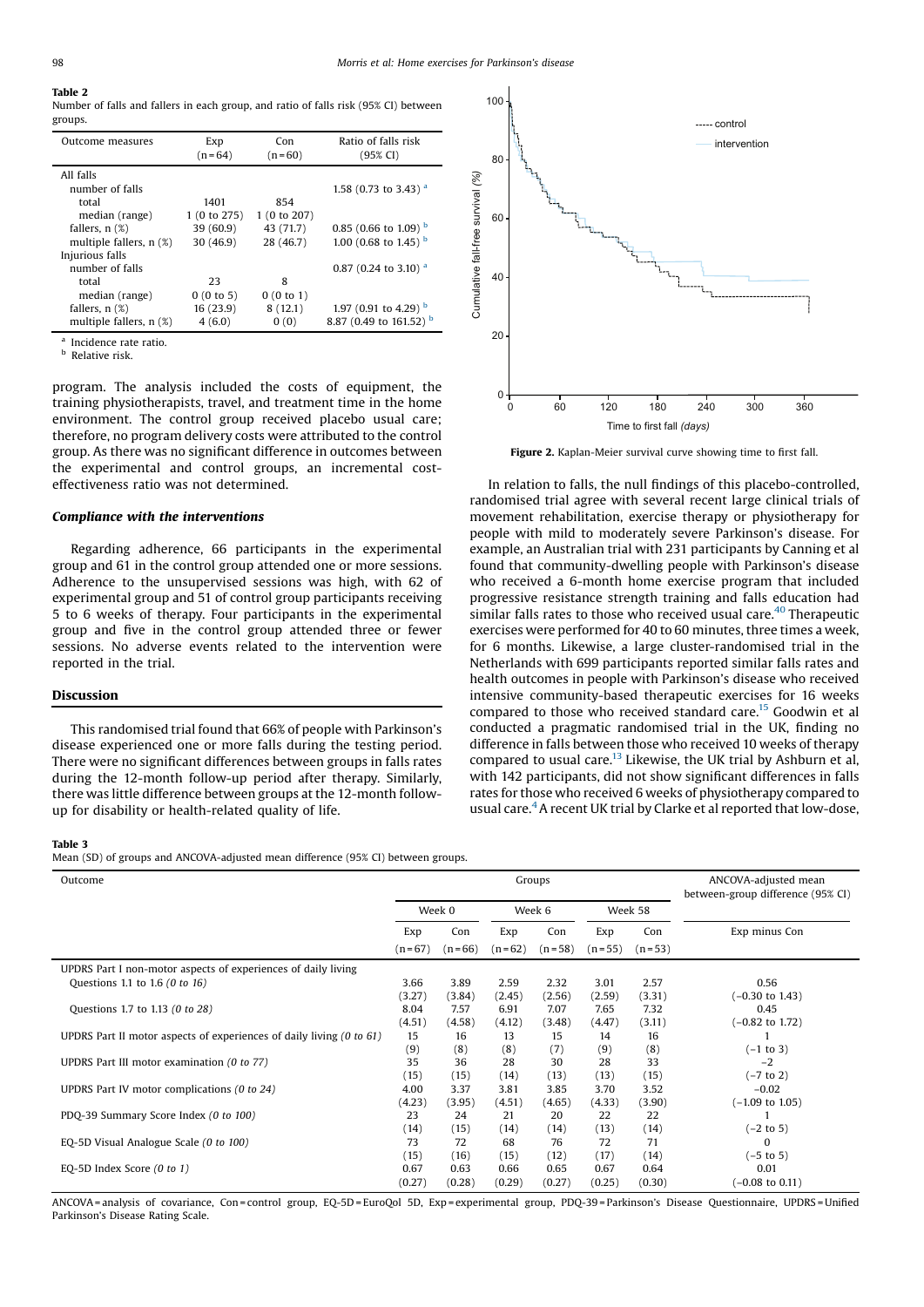patient-centred, goal-directed physiotherapy and occupational therapy was not associated with significant gains; this was possibly related to the modest dosage of therapy. $41$ 

In contrast, a large US study of 200 participants by Li et al showed a significant reduction in falls for people who performed intensive therapy twice weekly for 6 months.<sup>12</sup> The intervention group showed beneficial results from intense practice of physical activities to improve balance, such as Tai Chi, highlighting the importance of dosage in therapy outcomes. Likewise, the randomised trial by Smania et al on 64 Italian participants found beneficial effects on falls for an intensive program of balance therapy delivered for 21 sessions of 50 minutes each. $42$  Gao and colleagues explored the effects of regular Tai Chi on balance, mobility and falls in 37 Chinese people with Parkinson's disease compared to a control group of 39 people who received no intervention.<sup>[43](#page-6-0)</sup> By the 6-month follow-up, 22% of the group who received 36 sessions of Tai Chi for 1 hour per session had experienced a fall compared with 49% of control participants. Along the same lines, in a study of 35 people with Parkinson's disease, Shen and Mak reported that 12 weeks of technologyassisted balance and gait training five times per week reduced falls to a greater extent than comparable dosages of strength training.<sup>[44](#page-6-0)</sup> Our own recent randomised trial of outpatient physiotherapy to reduce falls in people with Parkinson's disease<sup>[17](#page-6-0)</sup> showed a positive effect on fall reduction. This used similar intervention, including strength training, and movement strategies and fall education twice weekly, but had an 8-week duration.

Other Parkinson's disease physical rehabilitation trials of comparatively high intensity and duration have shown positive outcomes, highlighting the relevance of dosage to therapy outcomes. For example, Monticone et al reported that people with Parkinson's disease who received intensive in-patient rehabilitation within the context of a multi-disciplinary team showed significantly better balance, mobility and quality of life than people who received usual care of lower intensity. $45$  As pointed out by Rochester and Espay,<sup>[16](#page-6-0)</sup> many exercise and rehabilitation Parkinson's disease trials appear to have delivered relatively modest dosages of therapy. Some of these trials might not have delivered sufficient intensity to afford the physiological adaptations required to improve balance, mobility, strength and falls in people living with Parkinson's disease. The notable feature of the trial of 70 people by Monticone et al was that participants were admitted to hospital for a period of 8 weeks, where they received high-dosage physiotherapy for 90 minutes daily from expert clinicians.[45](#page-6-0) They also confined their sample to people with comparatively mild Parkinson's disease, who are more likely to be responsive to physical therapy interventions. However, it is unclear whether the improvements in balance in the Monticone trial translated to reductions in falls. In sum, the literature shows that both the content of therapy and the dosage appear to be very important, as shown by the differential results for therapies that targeted motor disabilities in many investigations.[4,12,46](#page-6-0)

As there was no between-group difference in the primary outcome (falls rate) or secondary outcomes, the appropriate economic method was a cost-minimisation analysis. The higher resource costs for the experimental group suggest that intervention should not be implemented in its current form. The resource component was relatively intensive, as it relied on physiotherapists attending individuals in their home environment. The low capital costs (weighted vests and steps were reusable across participants) meant that there were few opportunities to improve efficiency, for example if the scale (number of participants) was increased. Increasing the intensity of the intervention would require a significant improvement in the primary outcome in order for the intervention to be considered cost-effective from a health system perspective. In the current study, there were three fractures in 2255 falls, which is much less than previous hospital and outpatient clinic trials in Parkinson's disease[.3,4](#page-6-0) It could be speculated that providing therapy in the familiar environment of the person's own home minimised the likelihood of injurious falls, although this needs to be confirmed with further research.

Despite being one of the largest trials of movement rehabilitation for falls in people with Parkinson's disease, the present study did have some limitations. The dosage of intervention was modest and, in particular, the length of the program was 6 weeks, which was comparatively short. This low dosage could have been a factor that contributed to the failure to find a difference between groups in people with mild to moderately severe Parkinson's disease. The combined therapy intervention was associated with a reduced falls rate for infrequent fallers, yet was not as effective for very high frequency fallers who fell > 100 times in the follow-up period. This result is consistent with Canning et al, who showed that exercise therapy was associated with fewer falls in patients with mild disease severity compared with those who were more severely affected.<sup>40</sup> It is possible that physiotherapy of much greater intensity is required for people with high levels of disability or very high fall rates. Moreover, there may be a need for supervised, centre-based programs for those with very severe disease compared to home-based therapy with less supervision for those with lower disease severity. This trial was entirely in people's homes. It cannot necessarily be generalised to interventions delivered in hospital, clinic or multi-disciplinary team settings. It is also possible that therapy provided in the early stages of disease progression is most helpful. Our experimental group did not receive balance training, as there was no evidence at the time of designing the trial that balance training reduced falls in Parkinson's disease. This too could be a topic of further research. Another limitation of this trial was that participants were only tested whilst 'on' their Parkinson's disease medication, and the relative contributions of movement rehabilitation and medication to therapy outcomes could not be separated.

To conclude, fall rates were not substantially different in a group that received 6 weeks of home physiotherapy compared to a control group. The higher resource costs of the experimental group intervention suggest that this particular program should not be implemented in its current form. The dosage of therapy in the experimental group might not have been high enough to enable people to achieve long-term gains. Alternatively, the combination of strength training, movement strategy training and falls education might have been too complex to successfully implement in a relatively short, home-based program. Future studies need to more successfully optimise the content and dosage of therapy, as well as tailoring treatment to individual needs.

What is already known on this topic: People with Parkinson's disease commonly fall, leading to injury, loss of independence and reduced quality of life. Movement rehabilitation strategies delivered in hospital and outpatient settings have benefits for people with Parkinson's disease. What this study adds: A home program of strength and movement strategy training and falls education does not prevent falls when applied at the dose used in this study (6 weeks). The intervention did not significantly improve

Ethics approval: Ethics approval was obtained from The University of Melbourne (0824406) and La Trobe University (FHEC08-145). All participants gave written informed consent before data collection.

Competing interests: Nil.

Source of support: National Health and Medical Research Council Project Grant 509129.

Acknowledgements: The authors wish to thank the people with Parkinson's disease who generously participated in this project.

Provenance: Not invited. Peer reviewed.

disability and health-related quality of life.

Correspondence: Professor Meg Morris, La Trobe Sport and Exercise Medicine Research Centre & Healthscope, La Trobe University, Melbourne, Australia. Email: [m.morris@latrobe.edu.au](mailto:m.morris@latrobe.edu.au)